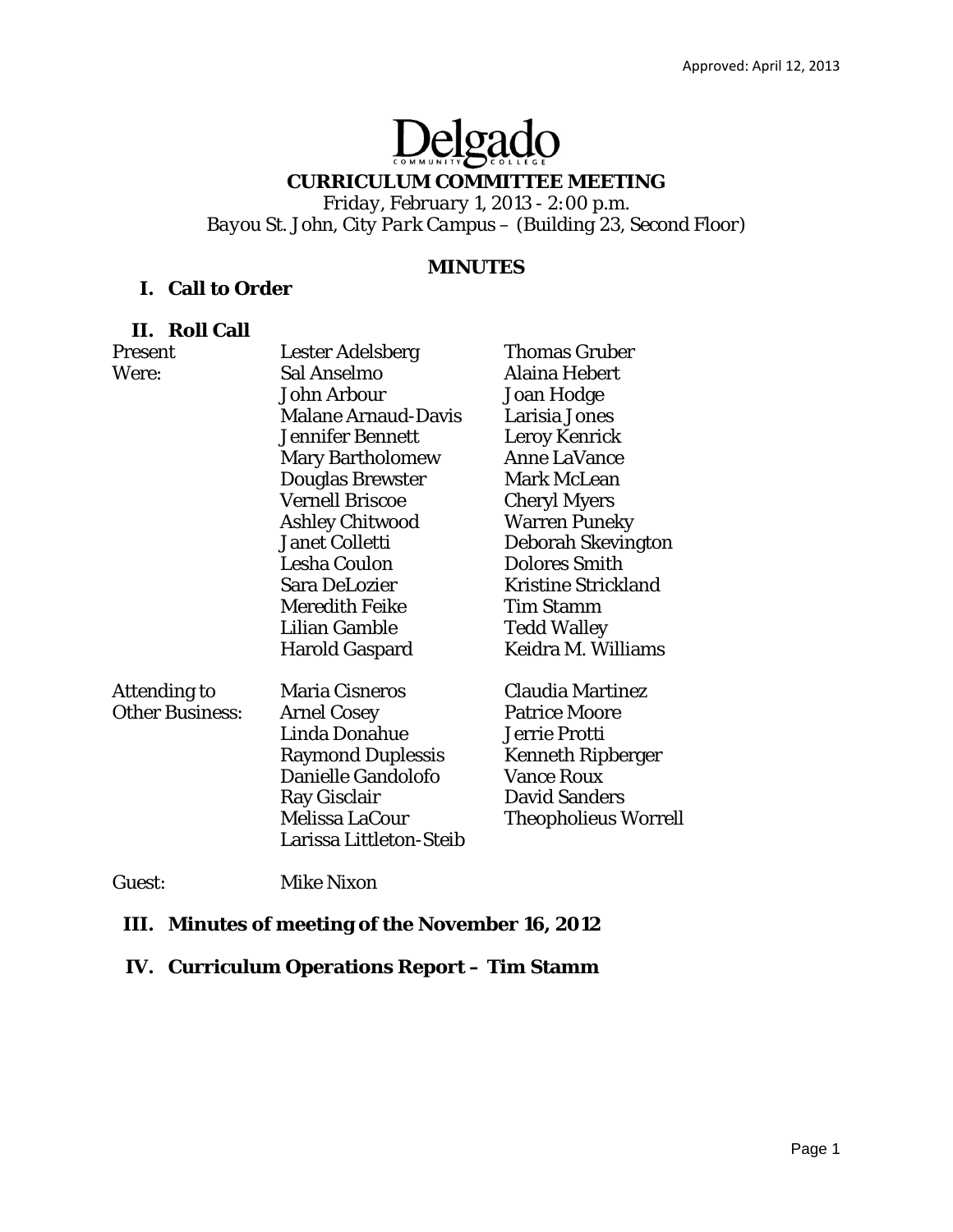### **V. General Education / Articulation Initiatives – Tim Stamm**

a) Board of Regents Academic Affairs Policy 2.15:

*"The standard number of credits required for the Associate Degree will be 60, though in some circumstances (e.g., accreditation requirements) they may range from 60-72 hours. Exceptions to the standard number of credits must be approved according to the respective System's policy. The Board of Regents will periodically review both the number of credit hours required and approved exceptions to the 60-hour standard."*

b) Articulation Agreement: Delgado Community College and University of New Orleans, A.A.S. in Dietetics, A.A.S. in Health Information Technology, A.A.S. in Funeral Services Education, A.A.S. in Medical Laboratory Technician, A.A.S. in Occupational Therapy Assistant, A.A.S. in Physical Therapy Assistant, A.A.S. in Radiologic Technology, A.A.S. in Respiratory Care Technology, A.A.S. in Veterinary Technology, Post-Associate Certificate in Diagnostic Medical Sonography, Post-Associate Certificate in Nuclear Medicine Technology, Post-Associate Certificate in Radiation Therapy to B. in Interdisciplinary Studies.

### **VI. Common Course Names/Numbers**

a) Louisiana ACT 356 (2009); subsection 3164:

*"…the Board of Regents shall develop, coordinate, and maintain a statewide course numbering system for postsecondary …. Education in all public … postsecondary institutions as a means to facilitate program planning and transfer of students and course credits between and among … postsecondary educational institutions."* 

- b) Mathematics Core Competencies/Descriptions November 21, 2011
- c) English Core Competencies/Descriptions January 13, 2012
- d) Biological Sciences Core Competencies/Descriptions February 17, 2012
- e) Physical Sciences Core Competencies/Descriptions March 27, 2012
- f) Foreign Languages Core Competencies/Descriptions April 17, 2012
- g) Fine Arts Core Competencies/Descriptions September 11, 2012
- h) Humanities Core Competencies/Descriptions October 10, 2012
- i) Social and Behavioral Sciences Core Competencies/Descriptions November 27, 2012.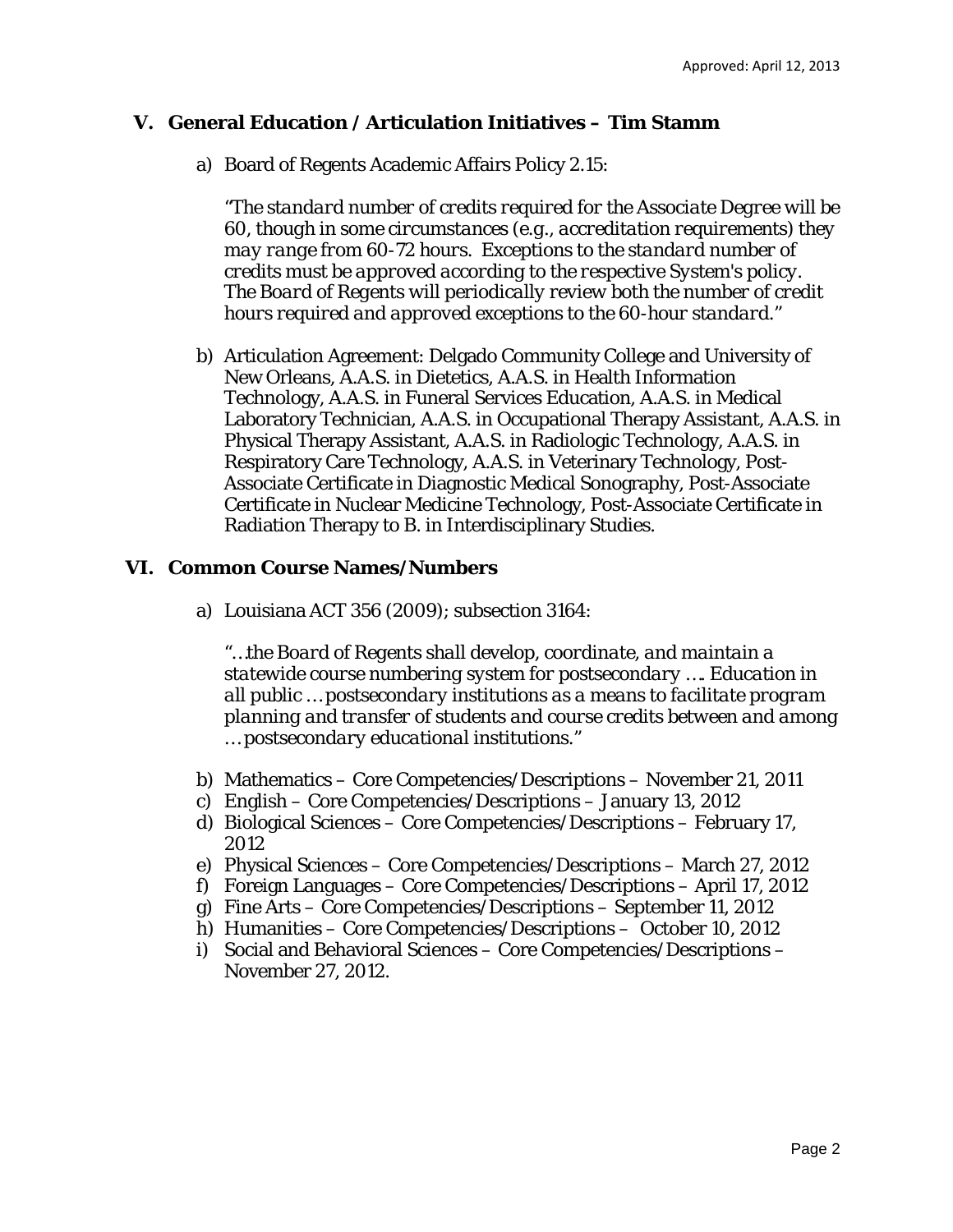### **VII. New Business**

a) *The agenda was reordered and items were combined for discussion. Original Placement Items V. a. to V.g.*

### **Business & Technology/CADD:**

**Program Review:** Review/Discussion of the Program Review report for the A.A.S. and the C.T.S. in Computer Aided Design and Drafting.

### **Arts & Humanities/INTD:**

**Program Review:** Review/Discussion of the Program Review report for the A.A. and the T.D. in Interior Design.

### **Business & Technology/ADOT-LEGS:**

**Program Review:** Review/Discussion of the Program Review report for the C.T.S. in Legal Secretary.

### **Allied Health/MSTH:**

**Program Review:** Review/Discussion of the Program Review report for the C.T.S. in Massage Therapy.

### **Allied Health/NUMT:**

**Program Review:** Review/Discussion of the Program Review report for the P.A.C. in Nuclear Medicine Technology.

### **Allied Health/SURG:**

**Program Review:** Review/Discussion of the Program Review report for the C.T.S. in Surgical Technology.

### **Allied Health/VETT:**

**Program Review:** Review/Discussion of the Program Review report for the A.A.S. in Veterinary Technology. Motion to accept proposal **[Motion: Mary Bartholomew; Second: Anne Lavance; Carried, Unanimously].** 

# b) *The agenda was reordered. Original Placement Item V. h.*

### **Allied Health/HESC:**

**Concept Proposal of a New Program:** Technical Competency Area for Electrocardiography Technician. Creation of a Technical Competency Area (T.C.A.) for Electrocardiography Technician (EKG). The six-credit hour T.C.A. is designed to prepare completers with the skills necessary for entry into health services employment as Electrocardiograph Technicians. Students who successfully complete the proposed TCA will be eligible to sit for a national certification exam. The proposed Technical Competency Area will be comprised of two existing courses at the College, and initiating such a program will incur no additional cost. Motion to accept proposal **[Motion: Mary Bartholomew; Second: Ashley Chitwood; Carried, Unanimously].**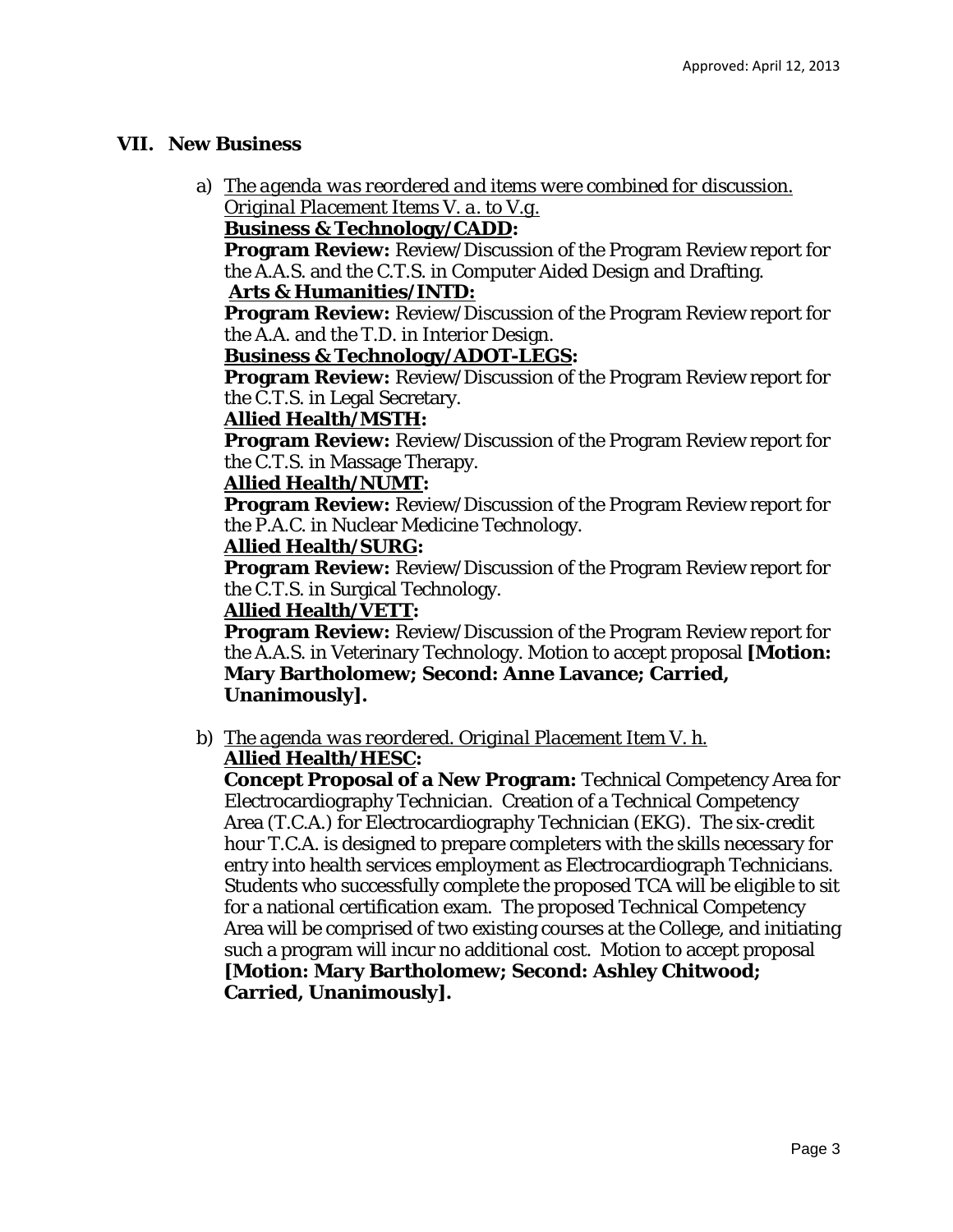c) *The agenda was reordered. Original Placement Item V.i.*  **Allied Health/PHAR:** 

**Change of Course Prerequisite Requirements:** PHAR-151: Pharmacy Clinical Practice I. Change the prerequisite requirements of PHAR-151: Pharmacy Clinical Practice I to state: "PHAR-102: Pharmacy Practice I, and PHAR-106: Pharmacy Practice Laboratory, PHAR-116: Pharmacy Math." Current prerequisites: PHAR-110: Sterile Products and PHAR-112: Sterile Products Laboratory." Motion to accept proposal **[Motion: Mary Bartholomew; Second: Lester Adelsberg; Carried, Unanimously].**

d) *The agenda was reordered and items were combined for discussion. Original Placement Items V.j. to V.l.* 

### **Business & Technology/BUSG:**

**Course Deletion:** BUSG-140: Principles of Bank Operations. Delete the course, BUSG-140: Principles of Bank Operations, as it has not been offered in several years, and is not requirement in any degree or certificate program.

## **Business & Technology/MANG:**

**Course Deletion:** MANG-203: Principles of Labor Relations. Delete the course, MANG-203: Principles of Labor Relations, as it has not been offered in several years, and is not requirement in any degree or certificate program; however, may be used as an elective in the Human Resources Concentration of the A.A.S. in Business and Management.

### **Business & Technology/MARK:**

**Course Deletion:** MARK-216: Purchasing. Delete the course, MARK-216: Purchasing, as it has not been offered in several years, and is not requirement in any degree or certificate program. Motion to accept proposal **[Motion: Anne LaVance; Second: Ashley Chitwood; Carried, Unanimously].**

e) *The agenda was reordered. Original Placement Item V.m.*  **Business & Technology/BUSG/ENTR:** 

**Program Revision:** Certificate of Technical Studies in Entrepreneurship. Revise the C.T.S. in Entrepreneurship: Delete: BUSG-121: Business Mathematics as a course Required in Major; Add: ACCT-222: Computerized Accounting using Quickbooks to courses Required in Major. Total Program Hours remain the same. Motion to accept proposal **[Motion: Ashley Chitwood; Second: Mary Bartholomew; Carried, Unanimously].**

f) *The agenda was reordered. Original Placement Item V.n.*  **Business & Technology/BUSG/BUSL/MANG: Change of Course Prerequisite Requirements:** BUSG-128: Electronic Commerce; BUSG-129: Introduction to Business; BUSG-200: International Business; BUSL-202: Introduction to the Legal Profession; MANG-101: Human Relations in Business; MANG-206: Introduction to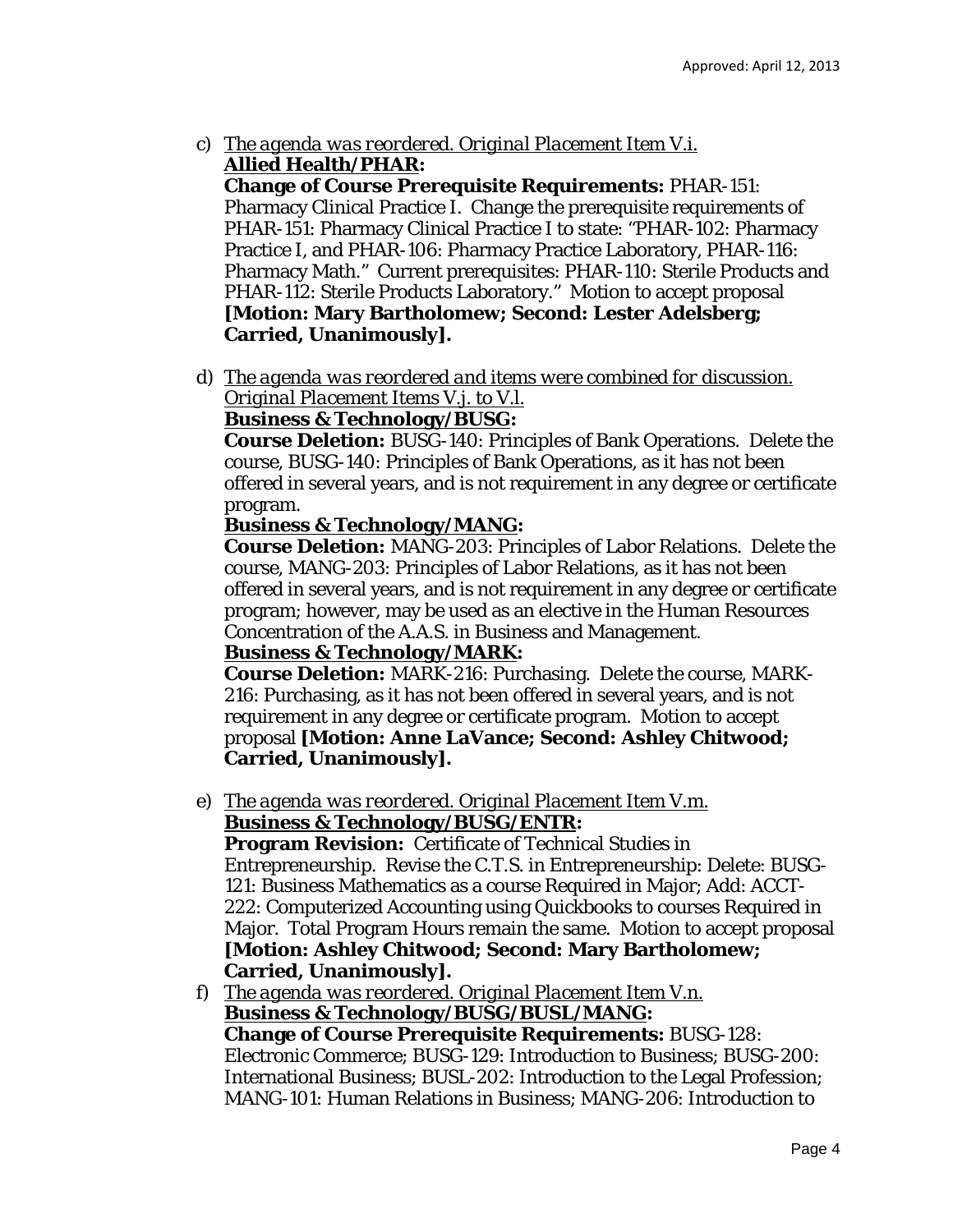Logistics. Add: "Eligibility for READ-101: Analytical Reading (i.e, completion of Developmental Reading Requirements)" as a prerequisite requirement. Motion to accept proposal **[Motion: Mary Bartholomew; Second: Lester Adelsberg; Carried, Unanimously]**

g) *The agenda was reordered. Original Placement Item V.o.* 

**.** 

**Business & Technology/BUSG/MARK: Change of Course Prerequisite Requirements:** BUSG-115: Starting a New Business; BUSG-210: Business Ethics; MARK-201: Principles of Marketing. Add: "Eligibility for READ-101: Analytical Reading (i.e., completion of Developmental Reading Requirements), and Eligibility for ENGL-101 (i.e., completion of Developmental English Requirements)" as prerequisite requirements. Motion to accept proposal. **[Motion: Mary Bartholomew; Second: Larisa Jones; Carried, Unanimously].**

- h) *The agenda was reordered. Original Placement Item V.p.*  **Business & Technology/BUSG: Change of Course Prerequisite Requirements:** BUSG-125: Personal Finance; BUSG-151: Personal Investments. Add: Eligibility for READ-101: Analytical Reading (i.e., completion of Developmental Reading Requirements), and Eligibility for MATH-095: Introductory Algebra I" as prerequisite requirements. Motion to accept proposal **[Motion: Mary Bartholomew; Second: Anne LaVance; Carried, Unanimously].**
- i) *The agenda was reordered and items were combined for discussion. Original Placement Items V.q. to V.v.*

**Business & Technology/ELST:** 

**Course Deletion:** ELST-230: Digital Circuits. Delete the course, ELST-230: Digital Circuits, from the Catalog of course offerings.

### **Business & Technology/ELST:**

**Course Deletion:** ELST-232: Digital Circuits Lab. Delete the course, ELST-232: Digital Circuits Lab, from the Catalog of course offerings. **Business & Technology/ELST:** 

**Course Deletion:** ELST-234: Microprocessor Fundamentals. Delete the course, ELST-234: Microprocessor Fundamentals, from the Catalog of course offerings.

### **Business & Technology/ELST:**

**Course Deletion:** ELST-236: Microprocessor Fundamentals Lab. Delete the course, ELST-236: Microprocessor Fundamental Lab, from the Catalog of course offerings.

### **Business & Technology/ELST:**

**Course Deletion:** ELST-261: Computer Repair Fundamentals (3-0- 3/45). Delete the course, ELST-261: Computer Repair Fundamentals, from the Catalog of course offerings.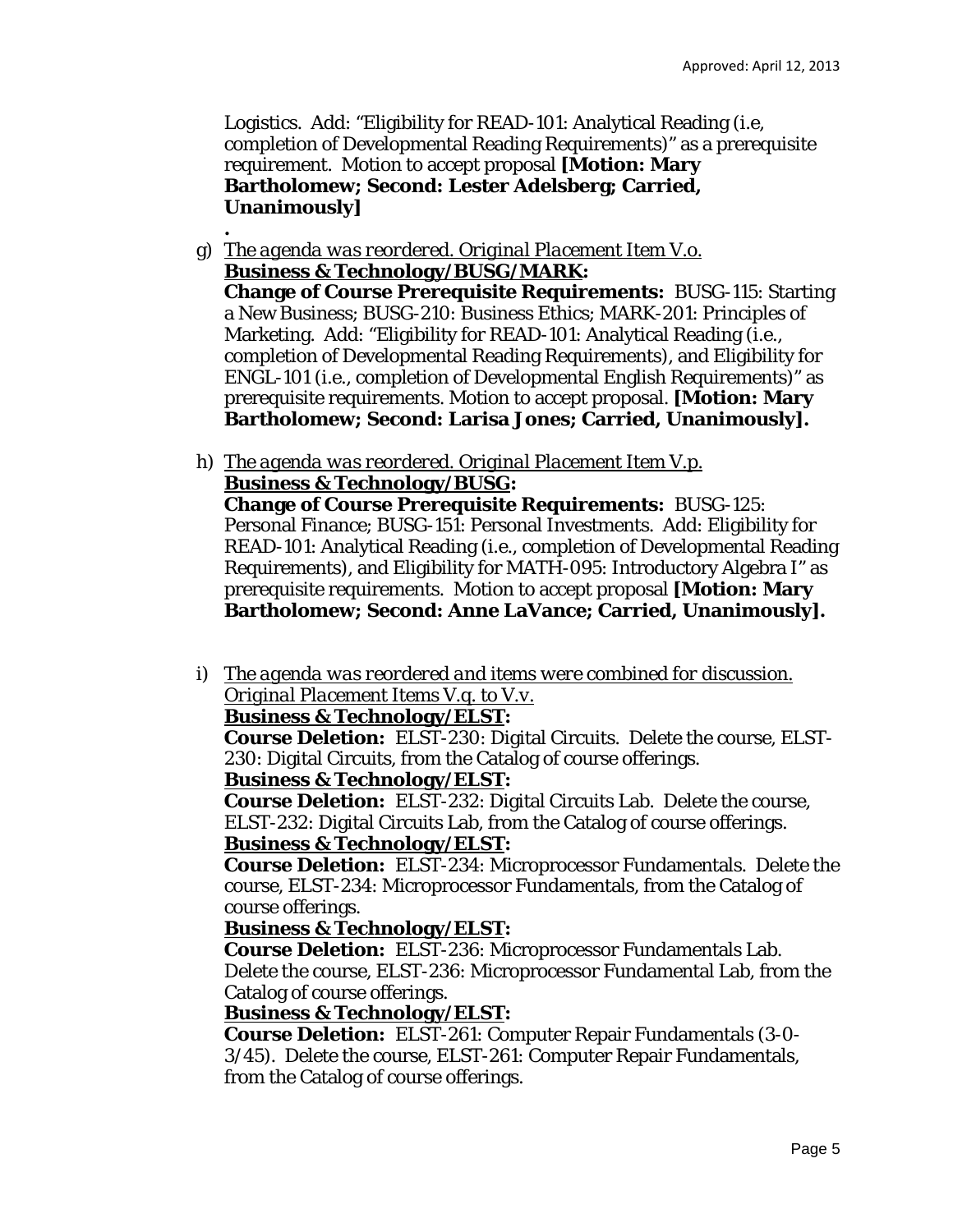# **Business & Technology/ELST:**

**Course Deletion:** ELST-263: Computer Repair Fundamentals Lab (0-3- 1/45). Delete the course, ELST-263: Computer Repair Fundamentals Lab, from the Catalog of course offerings. Motion to accept proposal **[Motion: Mary Bartholomew; Second: Lesha Coulon; Carried, Unanimously].**

### j) *The agenda was reordered. Original Placement Item V.w.*  **Business & Technology/ELST:**

**New Course:** ELST-262: Computer Repair Fundamentals (3-3-4/90). Creation of a new course, ELST-262: Computer Repair Fundamentals. This combined lecture-lab course will better serve the needs of the students. ELST-261 and ELST-263 were listed a co-requisite requirements; however, should be taught as one combined lecture/lab course, as expected student learning outcomes can better be addressed using a combined, rather than co-requisite, course model. Motion to accept proposal **[Motion: Mary Bartholomew; Second: Ashley Chitwood; Carried, Unanimously].**

k) *The agenda was reordered and items were combined for discussion. Original Placement Items V. x. to V.y.* 

### **Business & Technology/ELST:**

**Course Deletion:** ELST-266: Advanced Computer Repair (3-0-3/45). Delete the course, ELST-266: Advanced Computer Repair, from the Catalog of course offerings.

### **Business & Technology/ELST:**

**Course Deletion:** ELST-268: Advanced Computer Repair Lab (0-3- 1/45). Delete the course, ELST-268: Advanced Computer Repair Lab, from the Catalog of course offerings. Motion to accept proposal **[Motion: Sal Anselmo; Second: Ashley Chitwood; Carried, Unanimously].**

### l) *The agenda was reordered. Original Placement Item V.z.*  **Business & Technology/ELST:**

**New Course:** ELST-267: Advanced Computer Repair (3-3-4/90). Creation of a new course, ELST-267: Advanced Computer Repair. This combined lecture-lab course will better serve the needs of the students. ELST-266 and ELST-268 were listed a co-requisite requirements; however, should be taught as one combined lecture/lab course, as expected student learning outcomes can better be addressed using a combined, rather than co-requisite, course model. Motion to accept proposal **[Motion: Lesha Coulon; Second: Keidra Williams; Carried, Unanimously].**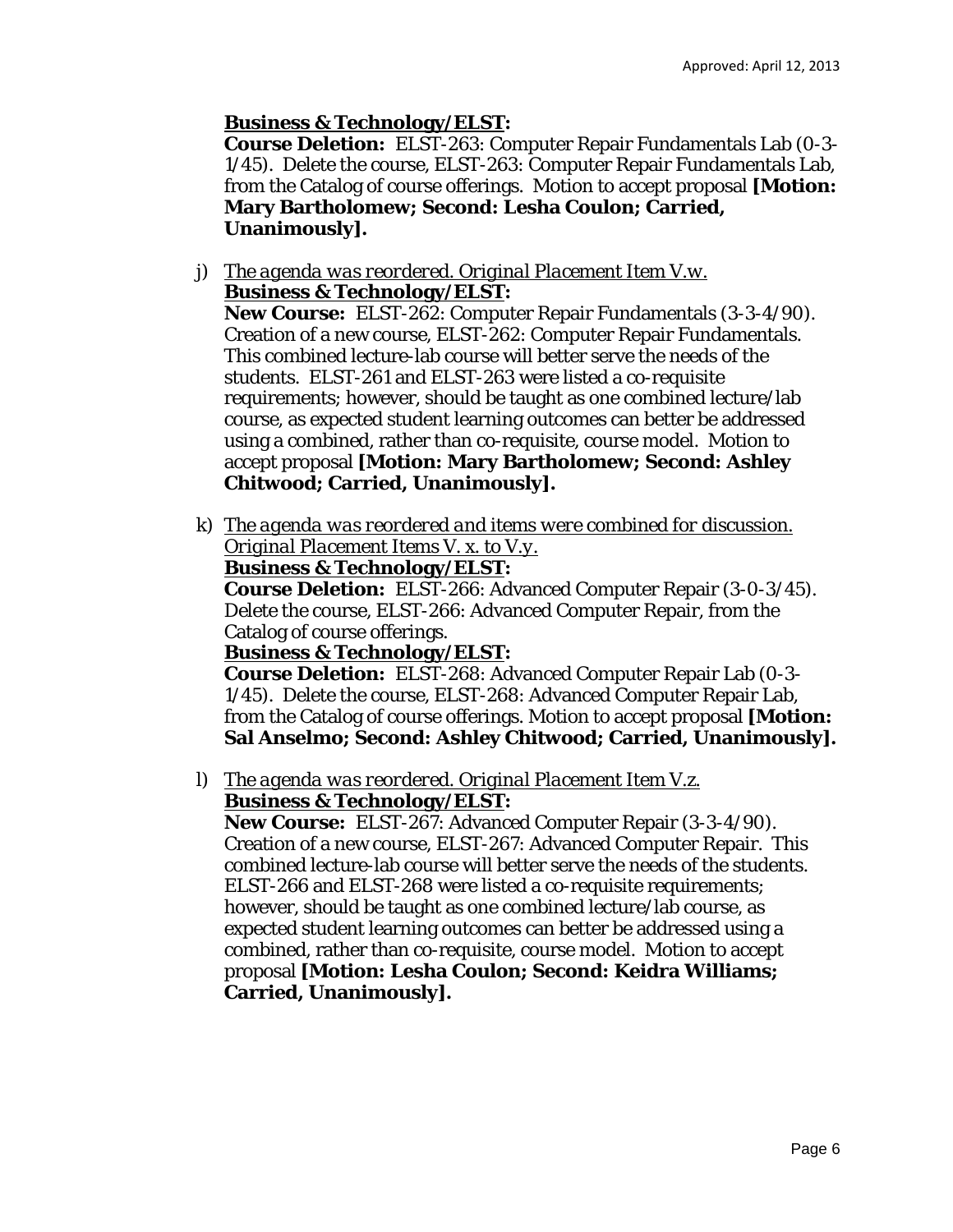m) *The agenda was reordered. Original Placement Item V.aa.*  **Business & Technology/CNET:** 

**Program Revision:** Associate of Applied Science in Computer Network Technology. Revise the A.A.S. in Computer Network Technology. Delete: ELST-234: Microprocessor Fundamentals and ELST-236: Microprocessor Fundamentals Lab as combined "OR" choices in Required Related Courses; Delete: ELST-261: Computer Repair Fundamentals and ELST-263: Computer Repair Fundamentals Lab; and, ELST-266: Advanced Computer Repair and ELST-268: Advanced Computer Repair Lab from Required Related Courses. Add: ELST-262: Computer Fundamentals and ELST-267: Advanced Computer Repair to Required Related Courses; Total Program Hours remain the same. Motion to accept proposal **[Motion: Mary Bartholomew; Second: Lester Adelsberg; Carried, Unanimously].**

n) *The agenda was reordered. Original Placement Item V.bb.*  **Business & Technology/ELST:** 

**Program Revision:** Associate of Applied Science in Electronic Service Technology. Revise the A.A.S. in Electronic Service Technology. Delete: ELST-230: Digital Circuits and ELST-232: Digital Circuits Lab as combined "OR" choices; and, ELST-234: Microprocessor Fundamentals and ELST-236: Microprocessor Fundamentals Lab as combined "OR" choices in Courses Required in Major; Delete: ELST-261: Computer Repair Fundamentals and ELST-263: Computer Repair Fundamentals Lab; and, ELST-266: Advanced Computer Repair and ELST-268: Advanced Computer Repair Lab from Required Courses in the Computer and Electronics Repair Concentration. Add: ELST-262: Computer Fundamentals and ELST-267: Advanced Computer Repair to Required Courses in the Computer and Electronics Repair Concentration; Total Program Hours remain the same. Motion to accept proposal. **[Motion: Anne LaVance; Second: Jennifer Bennett; Carried, Unanimously].**

o) *The agenda was reordered. Original Placement Item V.cc.*  **Business & Technology/ELST:** 

**Program Revision:** Certificate of Technical Studies in Computer and Electronics Service Technology. Revise the C.T.S. in Computer and Electronics Service Technology. Delete: ELST-261: Computer Repair Fundamentals and ELST-263: Computer Repair Fundamentals Lab from Required Courses in Major; Add: ELST-262: Computer Repair Fundamentals to Required Courses in Major. Total Program Hours remain the same. Motion to accept proposal **[Motion: Leroy Kendrick; Second: Mary Bartholomew; Carried, Unanimously].**